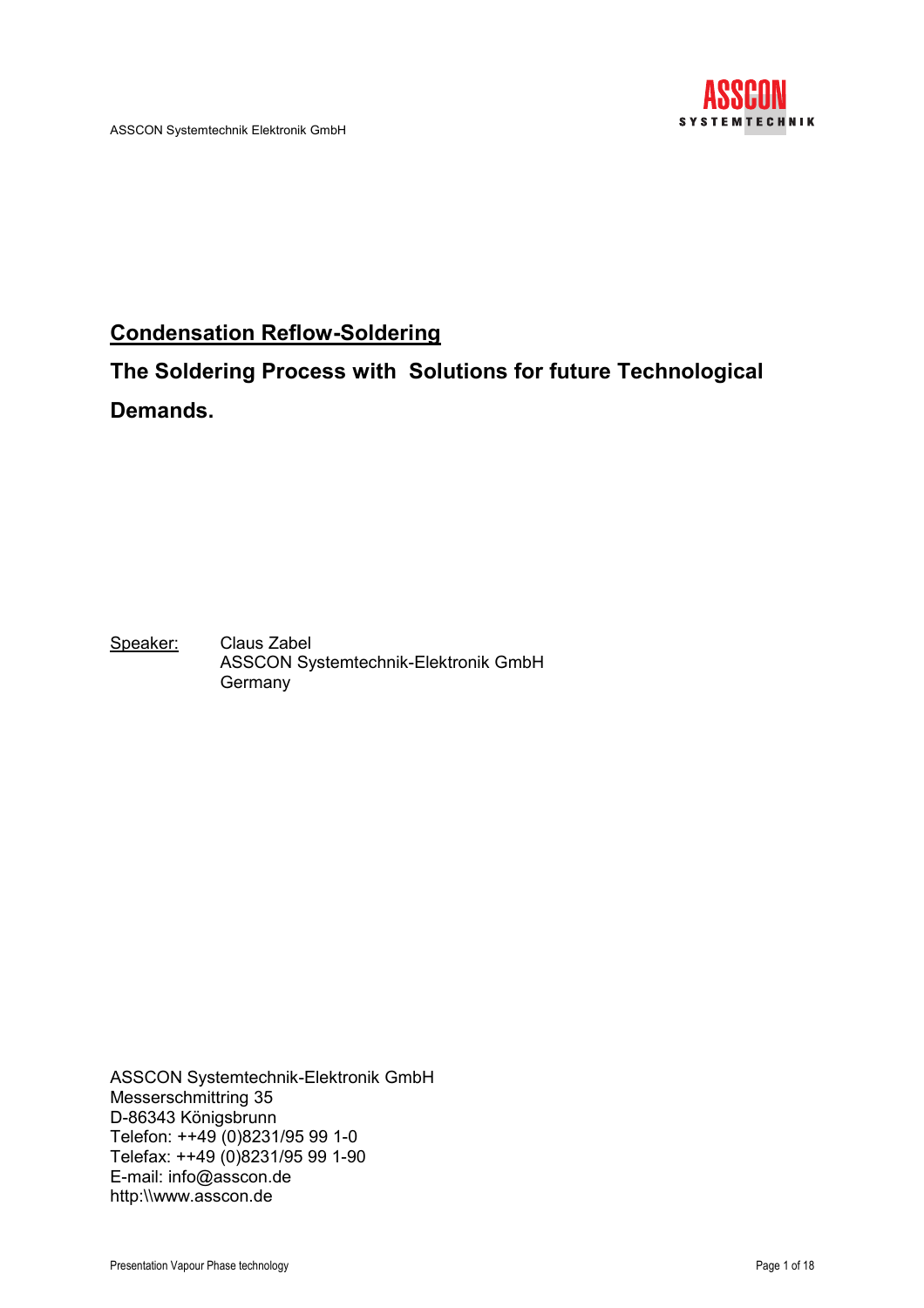

|                | <b>TABLEOF CONTENTS</b>        |                                                                                                                                                  |                            |  |  |
|----------------|--------------------------------|--------------------------------------------------------------------------------------------------------------------------------------------------|----------------------------|--|--|
| 1              |                                | <b>BACKGROUND</b>                                                                                                                                | 4                          |  |  |
| $\overline{2}$ |                                | DIFFERENT CONCEPTS OF VAPOUR-PHASE SOLDERING MACHINES                                                                                            | 5                          |  |  |
|                | 2.1<br>2.1.1<br>2.1.2          | Different modes of vapour principle<br>1-Phase-machines with saturated vapour<br>2-Phase-machines with saturated vapour                          | 5<br>5<br>5                |  |  |
|                | 2.2                            | Differentiation according to machine type                                                                                                        | $6\phantom{1}6$            |  |  |
| $\overline{3}$ |                                | DESCRIPTION OF THE VAPOUR-PHASE SOLDERING PROCESS                                                                                                | $\overline{7}$             |  |  |
|                | 3.1                            | The principle of heating by vapour and its physical laws                                                                                         | 8                          |  |  |
|                | 3.2                            | Variable temperature-gradients (TGC Temperature gradient controlling))                                                                           | 9                          |  |  |
|                | 3.3                            | Automatic identification of the soldering temperature (ASB Automatic solder break)                                                               | 9                          |  |  |
|                | 3.4                            | <b>Optical process control (OPC Optical process controlling)</b>                                                                                 | 9                          |  |  |
|                | 3.5                            | <b>Process reliability</b>                                                                                                                       | 10                         |  |  |
|                | 3.6                            | Low cost of operation and high flexibility                                                                                                       | 10                         |  |  |
| 4              |                                | <b>SOLDERING TIPS</b>                                                                                                                            | 11                         |  |  |
|                | 4.1<br>4.1.1<br>4.1.2<br>4.1.3 | <b>Solder Defects</b><br>Solder Balls<br>Wicking-Effect<br>Tombstone-Effect<br>Tombstoning comparing IR/Convection with/without N2/ Vapour-phase | 11<br>11<br>11<br>12<br>13 |  |  |
|                | 4.2                            | Assemblies mounted on both sides                                                                                                                 | 13                         |  |  |
|                | 4.3                            | Solder-paste selection                                                                                                                           | 13                         |  |  |
|                | 4.4                            | Cleaning and cleanliness of the printed circuit board                                                                                            | 14                         |  |  |
|                | 4.5                            | <b>Curing of adhesives</b>                                                                                                                       | 14                         |  |  |
|                | 4.6                            | <b>Lead-free soldering</b>                                                                                                                       | 15                         |  |  |
|                | 4.7                            | Void-free soldering                                                                                                                              | 15                         |  |  |
|                | 4.8                            | Void-free soldering under vacuum cover                                                                                                           | 15                         |  |  |
|                | <u>4.9</u><br>4.9.1            | <b>Repairing assemblies</b><br>Repairing lead-free products                                                                                      | 16<br>16                   |  |  |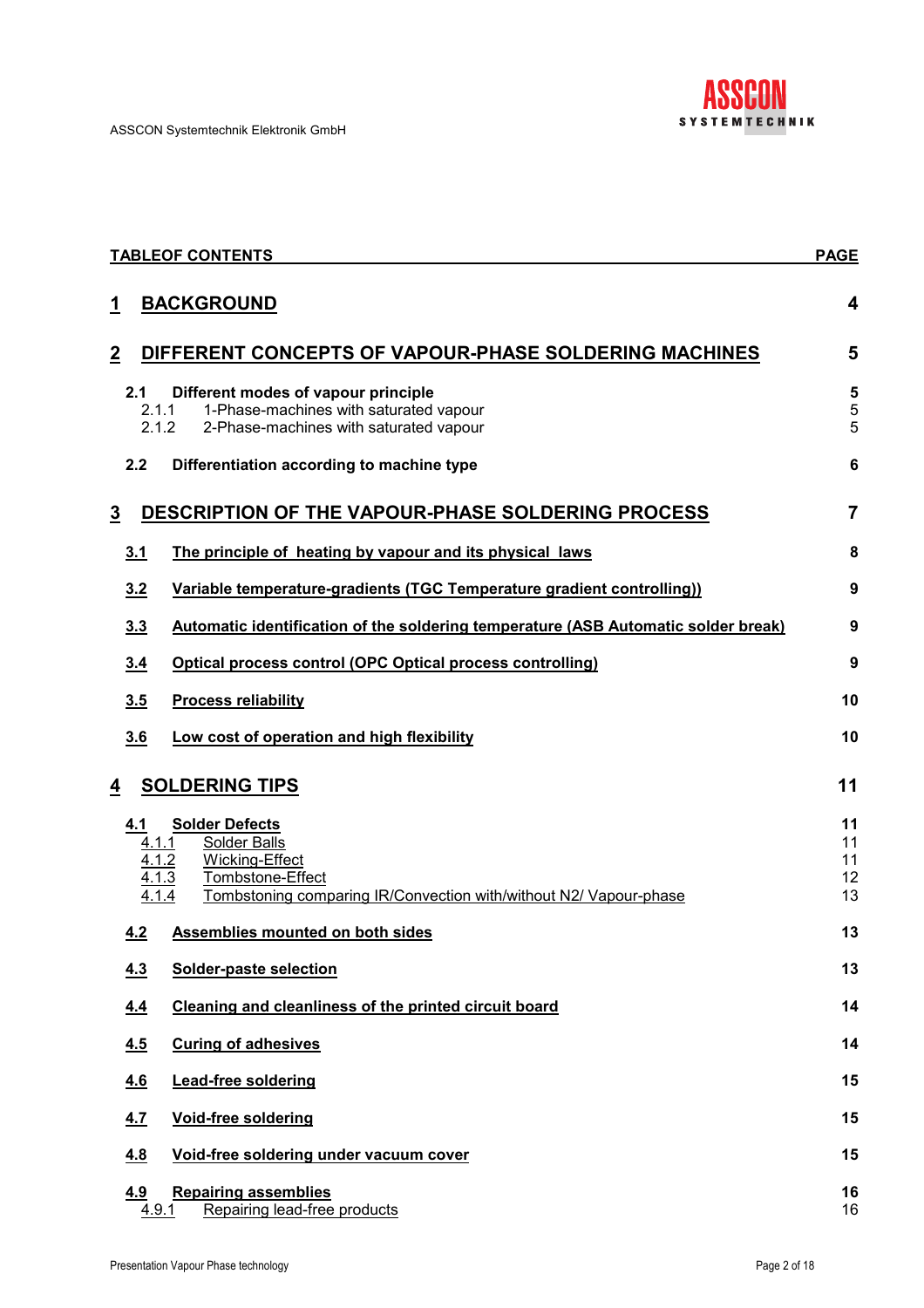

| 5   | <b>PRODUCT SPECTRUM THAT CAN BE PROCESSED</b>    | 17 |
|-----|--------------------------------------------------|----|
| 6   | <b>PERSPECTIVES</b>                              | 18 |
| 6.1 | The future of the vapour-phase soldering process | 18 |
| 6.2 | New shapes of components                         | 18 |
| 6.3 | Look-ahaead towards the new machine technologies | 18 |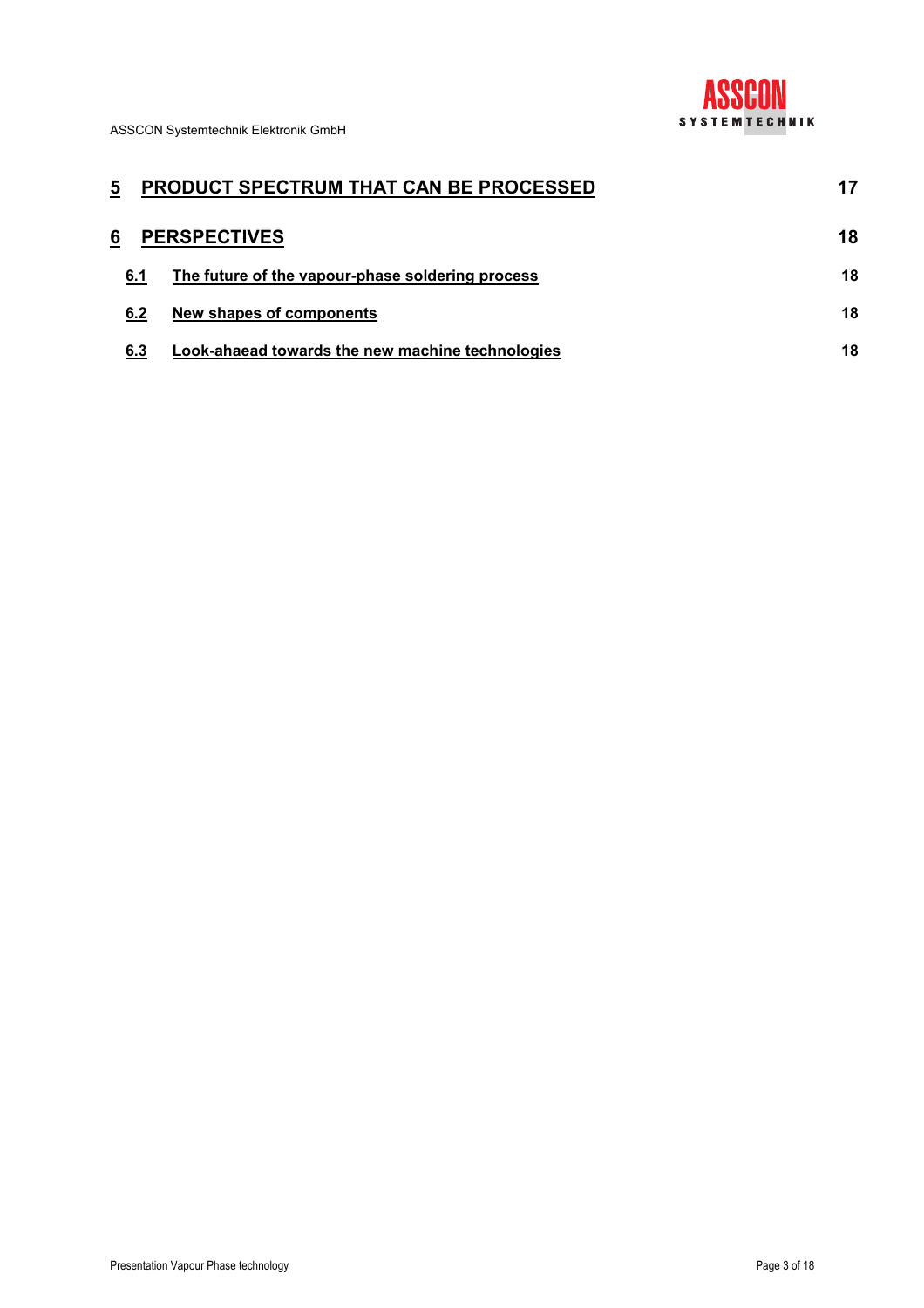

## 1 Background

The modern production of electronic assemblies in SMD-technology is unthinkable without the efficient printing process, placement process and particularly the soldering technology. In particular, for a high and constant product quality the soldering technology is of utmost importance.

From the start of the SMD-technology there have been two processes competing constantly with each other. There is the vapour-phase soldering process – which has its origin in a patent granted to the Western-Electric Corp. in 1974. And there is the infrared-soldering process. From the start of the SMDtechnology the vapour-phase soldering process was ahead, as the available soldering systems for the infrared technology could not meet the required production quality. Inspite of several - however grave disadvantages - the vapour phase process was widely used. Its main advantages were already then the exact, limited end-temperature, a totally oxide-free soldering process as well as a very homogeneous heating and temperature distribution on the printed circuit board. Yet, this now outdated machine technology contained also several very grave disadvantages:

- To prevent high losses of the vapour-medium, CHFC-covers were installed quasi as lids (CHFC problem).
- At the interface between the vapour medium and the CHFC -cover a mixture-layer was created, which resulted in decompositions - creating acids (hydrofluoric acid and hydrochloric acid).
- The operational costs for the machines were very high (high medium and FCKW consumption).
- The acid creation and CHFC -cover resulted in enormously high maintenance overheads.
- The machine size compared to its production capacity was gigantic.
- At the beginning the machines had no additional pre-heating, thus creating extremely high temperature gradients during soldering..

In due course the technology for the infrared machines advanced. Consequently, these machines started to produce a good to very good solder-quality. The design of these machines – compared to the vapourphase soldering machines – was far less complicated. Furthermore, the costs to operate these IRmachines and their necessary maintenance were well below those of a vapour-phase soldering machine. The market-share of the vapour-phase soldering machines declined constantly, due to the rapidly

improving alternative soldering systems. The end of the 2-phase vapour-phase machines came when CHFC's were prohibited.

Now, as the assemblies become even more complex and the shapes of components changed, the IR soldering technology faces substantial limits. Consequently, with the furthere advances in convection soldering technology it is these machines which have become established in the market. Compared to the infrared machines they offer substantial solder-quality advantages.

However, inspite of the decline of the vapour-phase technology with the well-known manufacturersr, there have always been a few small companies that tried to cash in upon the the principal advantages of the vapour-phase soldering process. They tried to come up with a more advanced machine technology, which eliminates the disadvantages of the old system and consequently to revive this process. Thus, these systems continued to be used by producers in niche-productions. They succeeded particularly well in laboratories and in the production of samples. The new concepts of this machine technology as well as its constantly superb soldering-results is leading gradually to the conviction that the rather bad reputation of the vapour-phase in idustrial production might not be fully warranted. After this change of mind in the industry to return to the vapour-phase technolgy, machines are designed for ever larger productions. Already now they produce smaller to medium-sized quantities of unsurpassed quality.

Meanwhile the vapour-phase has become a fully accepted mass-production soldering process, particularly in regards to the newly introduced component technologies, e.g. BGA`s or the new production shapes as 3-D printed circuit boards.

Todays vapour-phase technology solders any kind of solder-product - with minimum expenditure or effort and with the best possible solder quality. The different machine models make it possible to cover the whole production spectrum – from the laboratory to small and medium-sized series - all the way to the big inline systems with highest throughputs!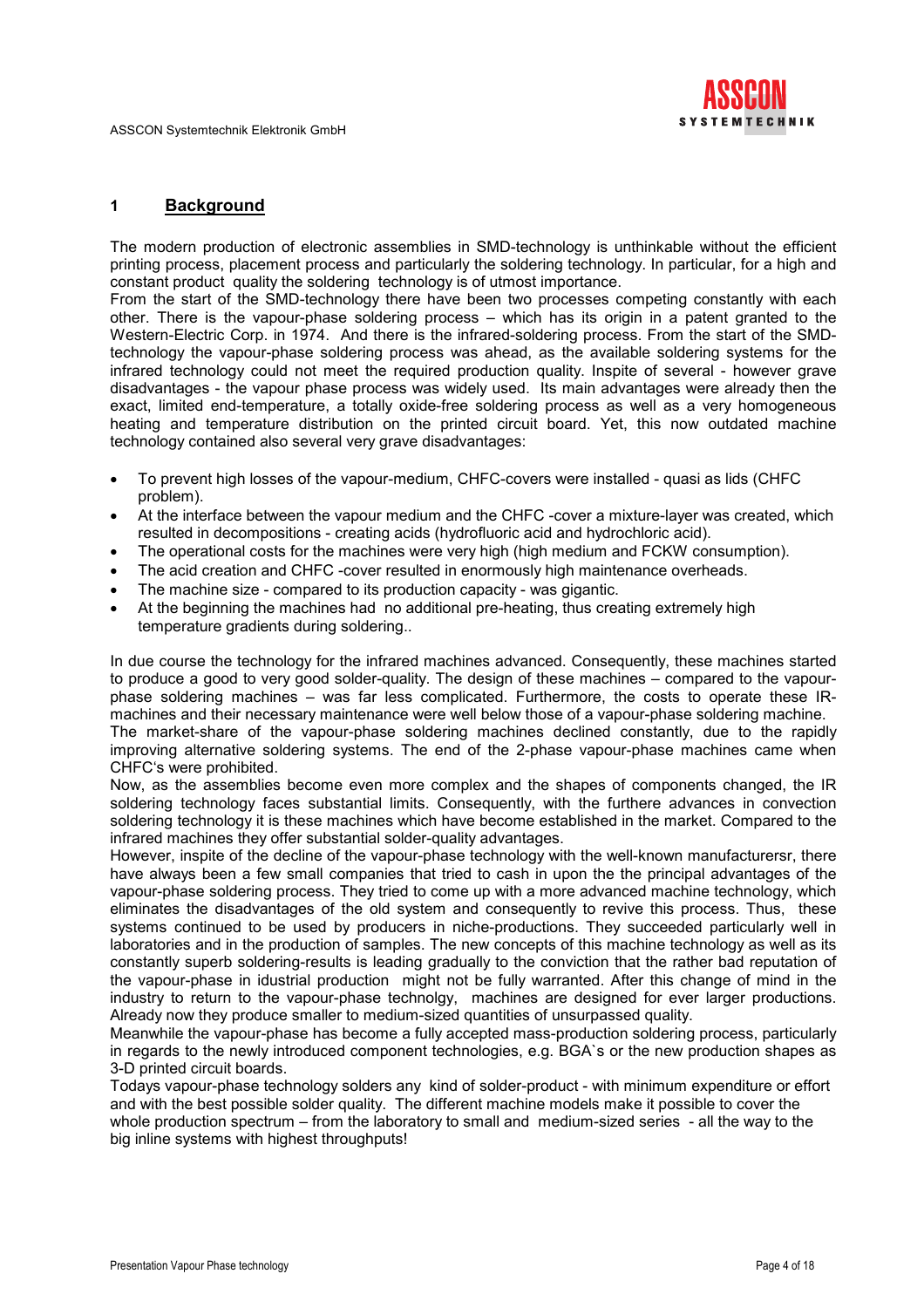

#### Todays State of Technology

The design advances of the machine technology for the vapour-phase process result in machines which have nothing whatsoever in common with the former units of ill repute. Todays vapour-phase soldering machine is an environmental friendly, very economical system – based upon the physical lasws of the heat-transfer with vapour. Its process ensures mearly automatically the highest possible solder-product quality.

The main advantages are:

- $\triangleright$  Pre-heating of the solder-product irrespective of shape, colour, dimensions and mass-distribution.
- $\triangleright$  A totally oxygen-free environment without using protective gases.
- $\triangleright$  Maximum defined end-temperature of the printed circuit board due to limited vapour-temperature.
- $\triangleright$  Freely pre-selected temperature gradient during the entire heating process (TGC Controlling).
- $\triangleright$  Automatic identification of the soldering temperature and thus shortest possible time above the liquidus (ASB).
- $\triangleright$  Absolutely unique and totally void-free soldering process even with extremely large area solder-joints in combination with a vacuum-system (Void free vacuum soldering process).
- $\triangleright$  Smallest temperature difference on the assembly.
- $\triangleright$  Lowest damage potential of all soldering processes.
- $\triangleright$  Lowest operation costs at highest solder quality.
- Optimally suited for lead-free soldering processes.
- $\triangleright$  The vapour-phase environment works like a distillation column and is totally free of any volatile fluxes or solvent vapours. Therefore, the printed circuit boards are clean after soldering. Bonding may be performed immediately after the soldering process.

#### 2 Different concepts of vapour-phase soldering machines

# 2.1 Different modes of vapour principle

#### 2.1.1 1-Phase-machines with saturated vapour

This process is based on a patent from AT&T Corp. The principle of the saturated vapour is quite simple: Over a boiling fluid there will be a build-up of saturated vapour. Due to its extremely high density it hovers well defined on the boiling fluid. The temperature of the vapour always equals the boiling temperature of its fluid. As soon as a printed circuit board enters this vapour, the vapour condenses until the PCB has reached the vapour temperature. After the PCB leaves the vapour-zone it must be dried as there is still a film of fluid on it.

#### 2.1.2 2-Phase-machines with saturated vapour

There is only one fabricator world-wide who uses this system. Its technology is based on previous vapourphase soldering machines which operated under CHFC-cover. The idea is to replace the original CHFC cover with a low-boiling medium which has the same properties as the fluid used to produce the actual soldering-vapour. Because of the different densities created by the two vapours, there will be an interference between the hot vapour and the cooler vapour. Due to these two differently available temperatures it is called the 2-phase system.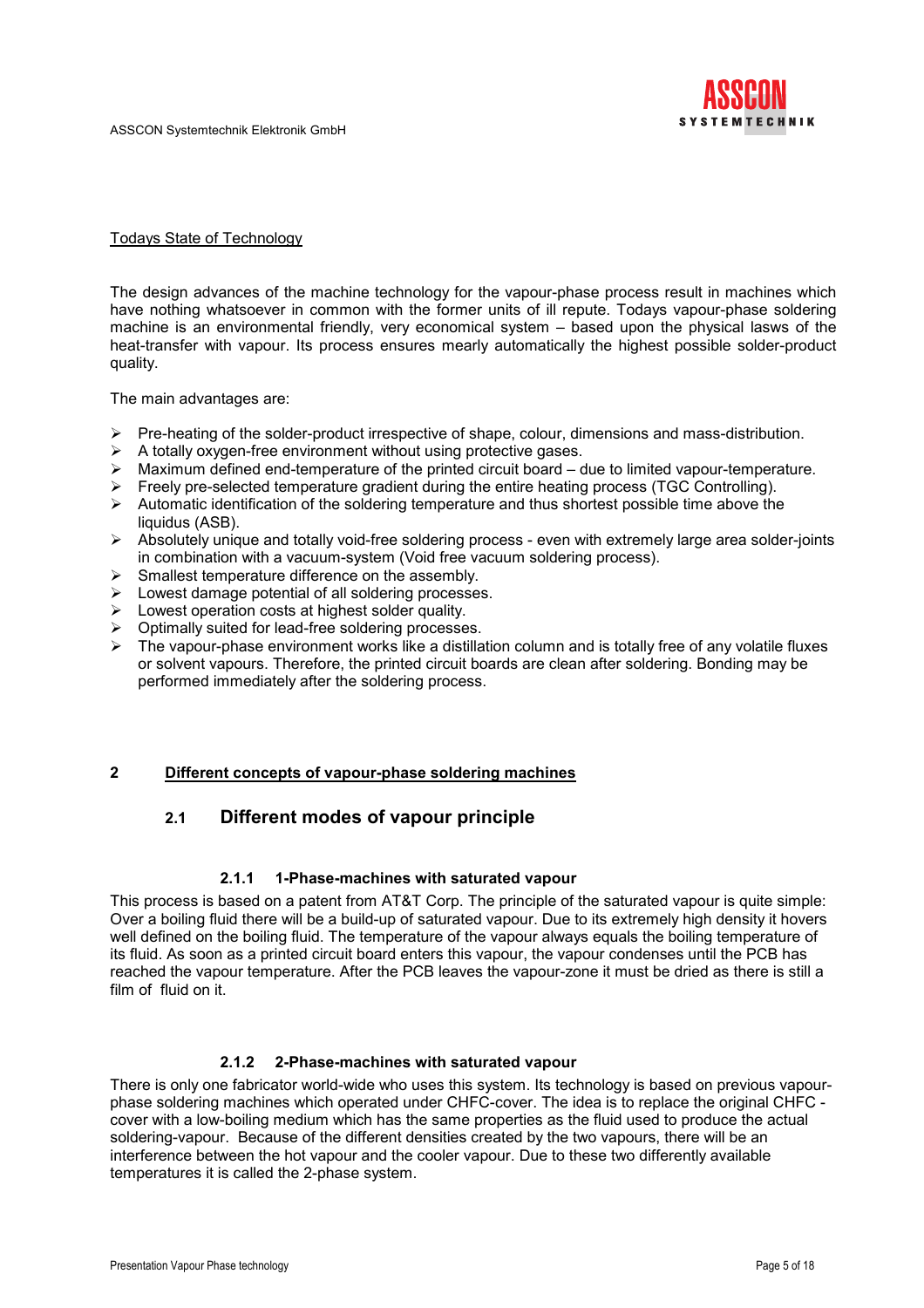

However, as the substantial disadvantages, e.g. high medium-consumption, high maintenance overheads, low production rates, etc., have not been eliminated, the process is not successful in the market.

# 2.2 Differentiation according to machine type

The differences between the soldering systems in the market which operate with different vapour production methods, may be extended also to within the machine technology. Basically, two machine systems are used:

#### Laboratory systems:

Laboratory systems are used best for laboratory work and sample productions. Most difficult repair work may be performed too, using an optional de-soldering system.

One of the main application areas is the testing and qualification of new pastes, printed circuit boards components, etc.

The material in-coming quality-control may very quickly check, e.g. the quality of supplied pastes and other materials with wetting and solderballing tests.

#### Batch- or stand-alone machines:

Their main application is the production of samples and small series. These machines feature a state-ofthe-art vapour-phase soldering process, i.e. pre-heating, soldering, drying, cooling. As a rule the loading of the machine and starting of the soldering process is done manually by its user. These batch machines may be additionally equipped with an autimatization system. This makes it possible to fully automate the machine's soldering process for certain products.

Most of the batch machines may be equipped with automatization units and may consequently be integrated into any automatic production process. The selection of the suitable model has to be in accordance with the the requirements of the respective production and the nature of the solder product.

#### Inline machines:

The new inline-condensation-reflow-soldering machines close the gap between the automatic batch units – which produce a first class solder-quality but not the required throughputs - and the convection-inlinemachines for large mass production series.

Using the temperature gradients Controlling and the automatic solder-temperature identification, and designed as classical inline machine with separate conveyors for loading, pre-heating and cooling of the printed circuit boards arranged in the direction of the process, these machines may produce very high throughput.

With standard SMEMA or Siemens interfaces the machines may be integrated into any automatic inline production process without problem.

The main area of application is the production of complex boards or complicated components, e.g. ceramic BGA´s or SMD SIMM components.High-count multilayers or ceramic substrates may also be processed without difficulty.

This new technology obtains also very good results with very large mass-differences on the printed circuit boards, because the temperature variation is only very slight.

Due to the tremendously favourable efficiency value for the condensation heat-transfer, the machine requires only a very moderate energy supply. The average energy consumption is very low even when operating at full capacity.

As the respective process vapours create an oxygen-free atmosphere in the soldering-zone, the machine does not require any additional protective gases, e.g. nitrogen.

With its integrated circulating cooling system for the necessary cooling water, the machine is independent of an external water supply.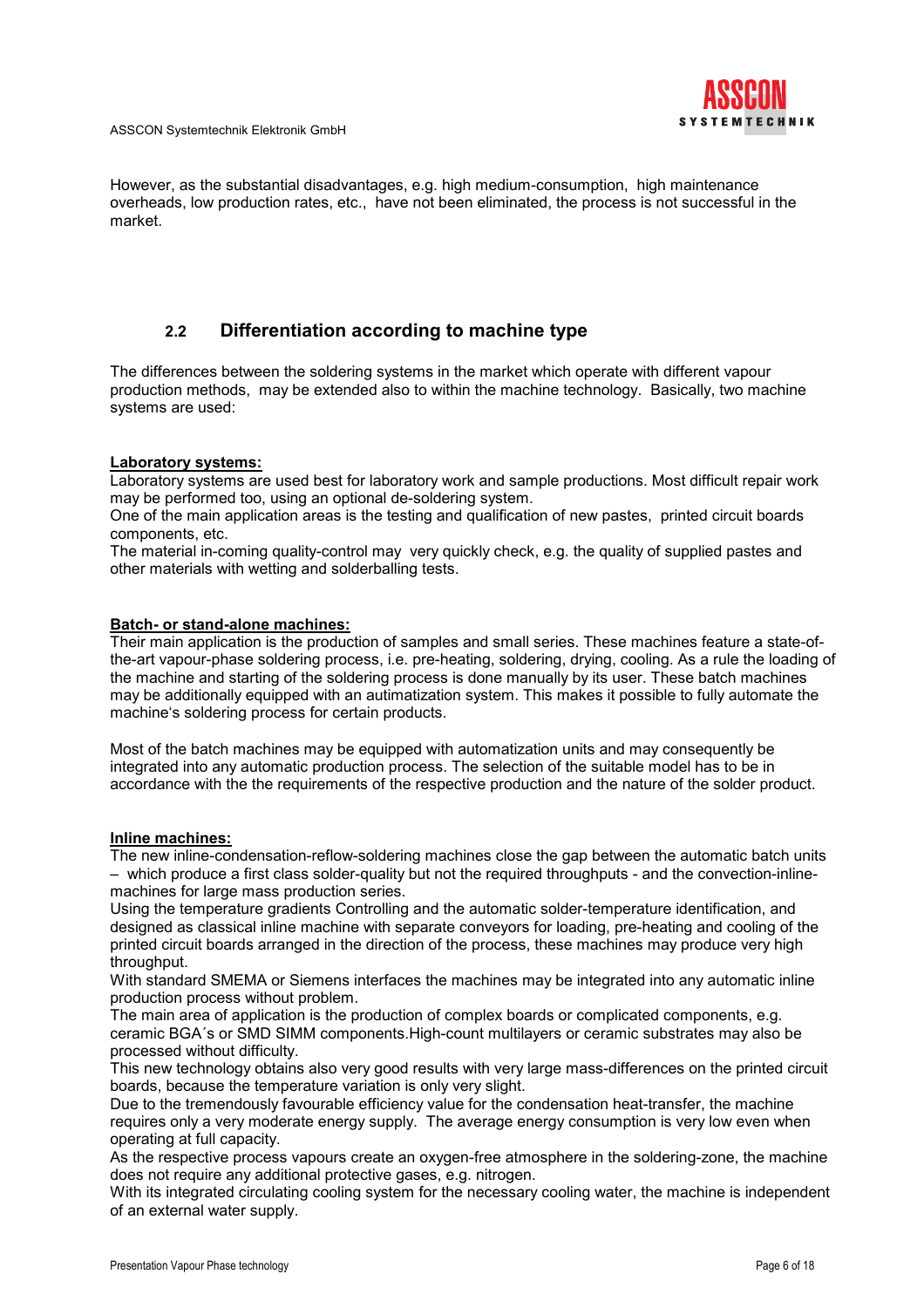

#### 3 Description of the vapour-phase soldering process

#### Old State of Technology:

Initially, to vapour-phase solder an assembly was - in principle - not different to the regular classical soldering, e.g. the infrared or convection process.

The printed circuit boards were pre-heated in the vapour-phase machine via a pre-heat system, e.g. infrared or convection and subsequently conveyed to the actual vapour process-zone.

The next process-advance was the introduced by the FSL Corp. with a second pre-heating area, which already takes advantage of the existing vapour. There the printed circuit board is positioned on the upper edge of the vapour so that the vapour may reach only its lower side. This results in an additional preheating of the printed circuit board, thus balancing to a large degree any temperature differences, which might have occurred during its first pre-heating. Most OEMs provide this second pre-heating process in slightly modified form.

However, the main disadvantage of all these pre-heating methods remains the primary use of the IR preheating zones. The optimal heating process in the vapour phase is preceded by the worst pre-heating – i.e. the infrared process! Furthermore, the energy-supply process in the vapour-phase was not variable, thus causing many soldering defects. The common misconception lingers on that the old-technology vapour-phase machines offered oxidation-free soldering. As the first stage pre-heating with infrared systems gets up to approx. 150° C on the assembly a caused high oxydation on the boards has to be expected. It also resulted in extreme temperature-differences on the assemblies due to the uneven heattransfer. Consequently, because of their high oxidation potential these old vapour-phase machines are unsuited to process lead-free pastes.

#### Today's State of Technology:

A milestone in vapour-phase soldering-technology was reached when ASSCON Systemtechnik introduced the variable temperature gradient control in 1997. Such machines do not need any additional pre-heating systems as now the pre-heating periods in the vapour may be variably controlled. This makes it possible to produce the heating process in the extremely homogeneous and oxygen-free vapour-zone. The solderquality is therefore very greatly enhanced as the overall portion of oxidation in the pre-heating section does not take place. This oxidation, affected the printed circuit boards during IR pre-heating in technologically outdated machines and in particular the metallization and the paste. Hence for the same solder-quality the lowest activated pastes are sufficient. Therefore, due to the low residues of the fluxes the products are extremely clean. The removal of the IR-zones and using the energy in the vapour-phase in an optimal way, the consumption of energy and medium are kept to a minimum. Neither do today's machines need any external cooling water supply. The maintenance costs and upkeep have been reduced drastically.

In combination with automatic solder-temperature identification control (ASB) to realize the shortest times above liquidus, the vapour phase process guarantees an ideal and easily reproducible soldering process.

To pre-heat the solder-product it must be conveyed into the area of the vapour. Here the vapour condenses on the cold solder-product until the end-temperature of the vapour has been reached. The condensed vapour forms a closed film on the printed circuit board, due to the high surface tension of the primary fluid used. Further vapour condenses in this film. As the film conducts heat very well the transmitted energy is distributed very homogeneously across the assembly. This is also the reason why it is possible to heat also under large-area components with hidden solder connections.

The heating speed depends upon the quantity of the condensed vapour. The quantity of the vapour may be varied during the whole heating process, thus offering the possibility to tailor the process exactly to the requirements of the respective product.

Subsequently the product leaves the vapour-zone and the remaining soldering fluid on the printed circuit board evaporates, due to the residual energy within the board.

In the last process-step the soldered and dried printed circuit board is cooled in a cooling station. This ends the production process.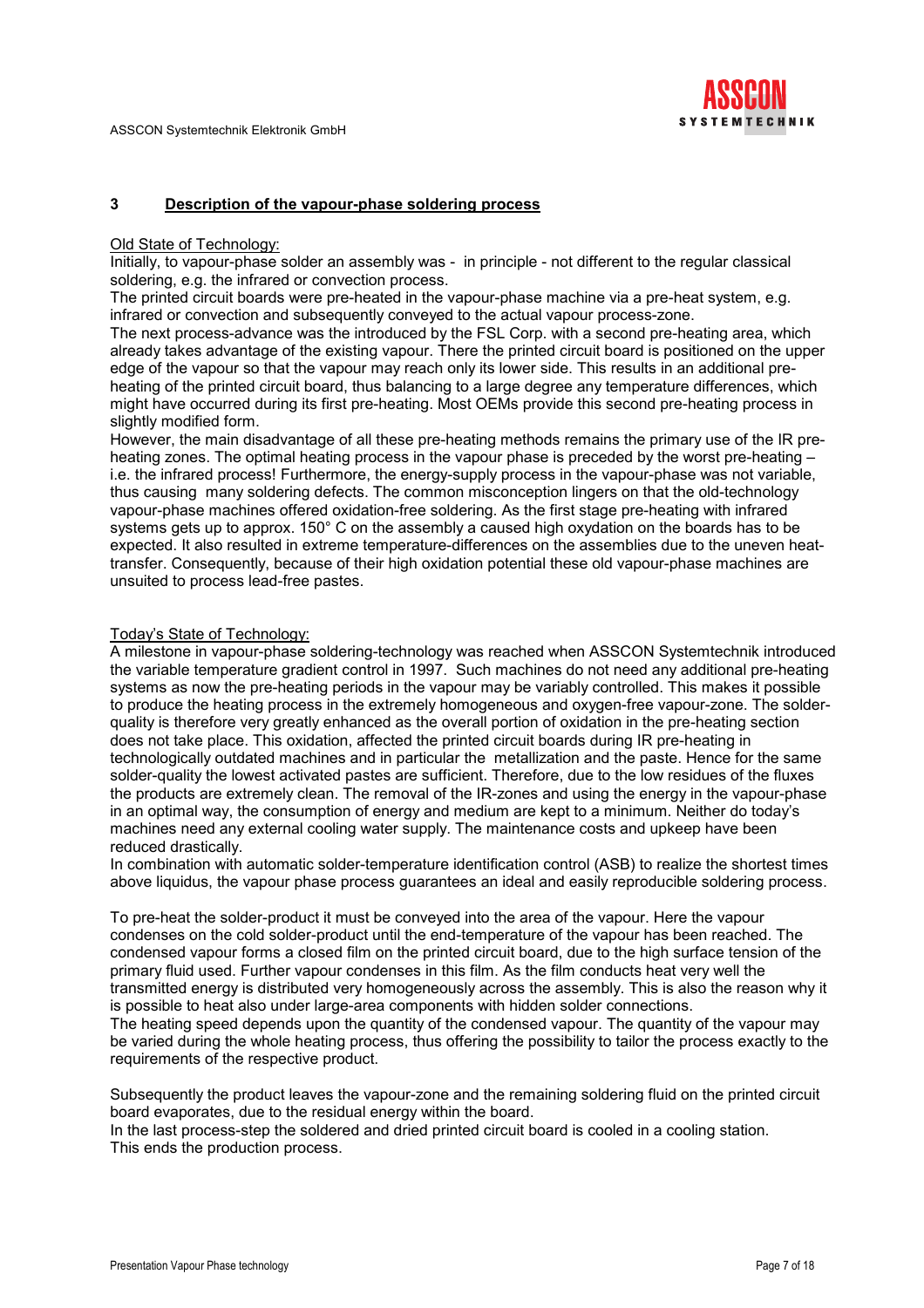

# 3.1 The principle of heating by vapour and its physical laws

The whole system of the vapour production and the heating of assemblies with vapour is exactly defined by physical laws and procedural models. As the heating of the vapour-phase may be reproduced in detail, a corresponding process control may be also defined most easily.

# Starting a cold soldering machine:

- 1. Having activated the heater the vapour-phase fluid heats up in the process tank.
- 2. As the machine operates under atmospheric pressure the heating of the fluid stops the moment its boiling point has been reached. (Lead containing alloys 200° C, lead-free alloys 230° C).
- 3. Having reached the **boiling point**, no additional energy will increase the temperature of the liquid. Any surplus energy will cause the so-called '*phase-transition*'. The fluid changes from its liquid to its vapour 'aggregate condition'. This 'phase- transition ' is in accordance to the law of 'vapour enthalpy'. The law states: To evaporate a certain volume of fluid at its boiling point requires an exactly defined amount of energy. The respective amount of energy is a material constant.
- 4. As soon as the vapour fills the process chamber, the energy supply is reduced to balance any radiation losses of the machine.

#### The heating process of a printed circuit board in vapour:

- 1. An assembly with components and solder paste is conveyed at ambient temperature into the vapour.
- 2. As the temperature of the printed circuit board is below that of the vapour, the vapour condenses on it.
- 3. The condensation is the rebound of the 'aggregate condition' from vapor to fluid. Having entered the vapour, a homogeneous fluid-film covers the printed circuit board within a fraction of a second.
- 4. This fluid-film has an exactly defined thickness depending upon the **surface tension** of the respective fluid. Furthermore, the film will – due to its surface tension - displace any oxygen from the printed circuit board and thus also from below the components. This creates a totally oxygen-free environment on the assembly during the whole heating process.
- 5. The produced film is now responsible for the heating process of the printed circuit board. As the film looses energy due to the cold printed circuit board, its temperature lies under that of the vapour. Between the film and the vapour temperature exists an energy equilibrium, the so-called 'partial pressure difference. The molecules of the vapour are attracted to the film as if by a magnet. As soon as a vapour molecule contacts the film it will condense. During this condensation the same amount of energy is released as was required for evaporation with the heaters (**Evaporation** enthalpy).
- 6. This gain of energy causes the temperature of the film to increase during condensation.
- 7. This results in a temperature difference in the film from the outside to the inside. Thus the ' heat conduction' in the film transports the energy towards the assembly where it affects the heating. The transmitted energy will be distributed absolutely evenly throughout the film over the whole surface of the assembly.

# The end of the heating process:

- 1. The end of the heating process has been reached the moment the temperature of the assembly equals that of the film and the vapour. As soon as this condition occurs, there will be an 'energy equilibrium' in the system. This equilibrium causes the elimination of any 'partial pressure difference' between film and vapour.
- 2. From this moment on no more vapour molecules condense in the film. The soldering process has ended.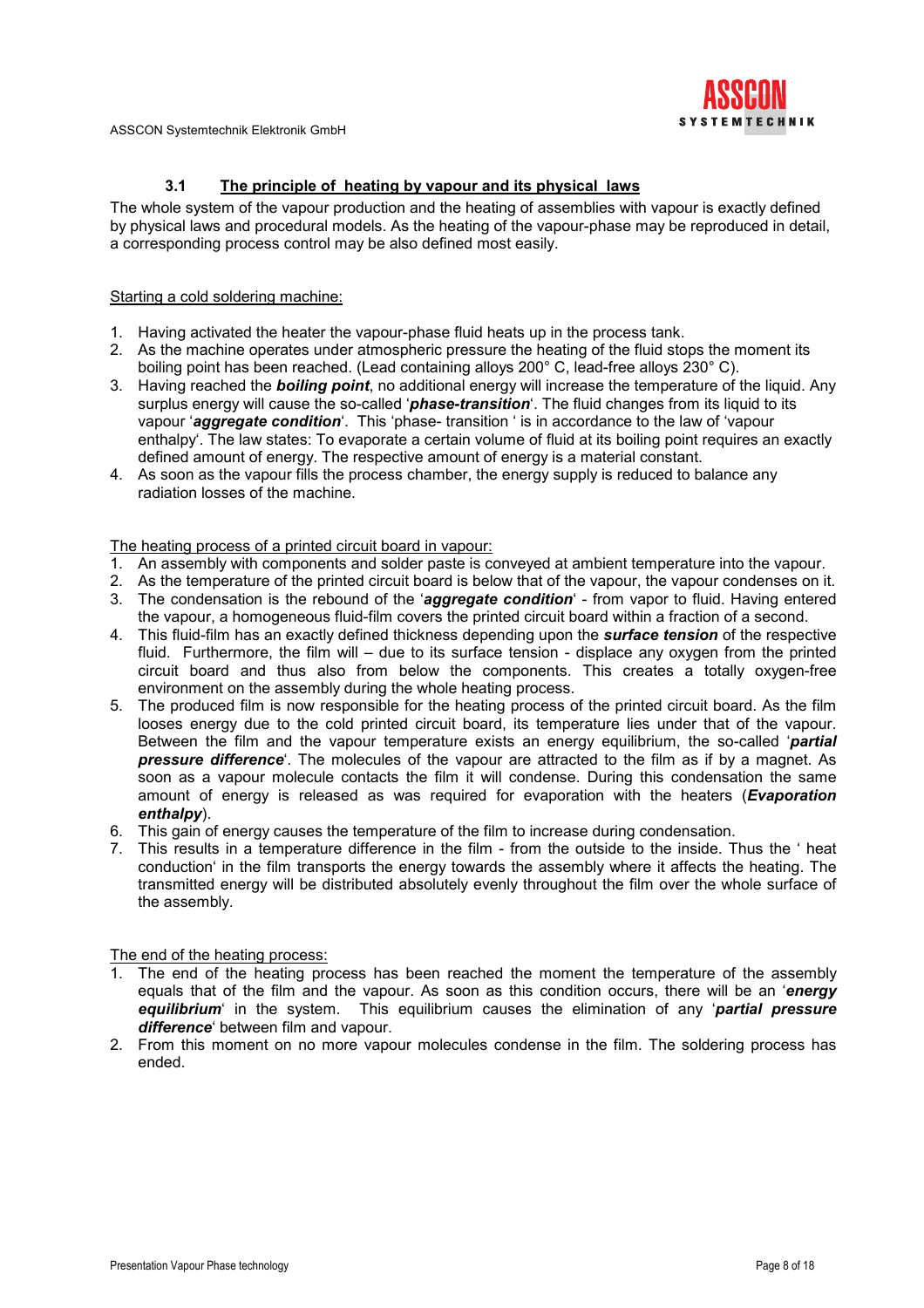

Temperature compensation on the printed circuit board:

- 1. The temperature differences on the printed circuit boards are created by the 'mass differences' between components and/or the different structure of the laminate (e.g. differing quantities of copper in certain areas of the assembly). This temperature difference on the printed circuit board causes the film covering the assembly to have different temperatures too. These temperature differences, however, do not occur from the outside towards the inside but in the cross-profile.
- 2. These differences cause the energy to flow from the hotter areas of the film to the colder due to an energy *imbalance* in the cross profile of the film.
- 3. The film has a 'self-regulating energy distribution function' on the assembly. Thus, extremely low temperature differences exist on the assembly during the whole heating process. These temperature difference amounts generally to maximum 5 K.

#### 3.2 Variable temperature-gradients (TGC Temperature gradient controlling))

The demand for variable temperature gradients in the vapour-phase process may be easily met. The gradient on the printed circuit board depends always on the supplied energy per unit of time. This means for the vapour-phase: How many vapour molecules per unit of time condense in the fluid film on the respective assembly? This amount of vapour molecules may be easily established through the vaporization enthalphy. By controlling the energy supply in the vapour generator during the heating process of the printed circuit board, it will produce only a corresponding amount of vapour per unit of time. Consequently, only this previously produced amount of vapour may condense on the assembly. Therefore, the process makes it possible – by simply changing the energy supply in the vapour generator – to produce the gradient at the value required by the user.

#### 3.3 Automatic identification of the soldering temperature (ASB Automatic solder break)

The vapour-phase process permits to automatically utilize its physical processes during heating to determine the point at which the soldering temperature has been achieved.

Due to the limited energy supply during soldering, fewer vapour molecules are condensing than might be possible according to the available assembly surface. Thus during heating, the upper surface of the vapour stays always at the same height as the printed circuit board. The moment the printed circuit board reaches the vapour temperature there is no more difference in the partial pressure between the fluid film on the assembly and the vapour. When the assembly has reached the end-temperature, no vapour will condense in the film – due to the equal partial pressure. However, as the heaters continue to produce vapour, the vapour in the process tank rises again. The rise of the vapour is monitored by a thermocouple and evaluated as an end-signal of the soldering process. Subsequently, the machine automatically conveys the printed circuit board from the soldering area to start its cooling.

The printed circuit board is then automatically conveyed out of the hot area of the machine, remaining only for the shortest time above liquidus.

Pre-setting a target time in which the soldering temperature must be reached, the machine controls achievement of the correct gradient and activates a warning the moment something changes.

#### 3.4 Optical process control (OPC Optical process controlling)

The physical parameters in the vapour phase permit a very easy and simple process control that is totally reproducible. In other soldering systems it is always necessary to control or newly establish a profile with measuring devices, creating great expenses for personnel and time spent to measure the process. As in vapour phase processes the energy input during soldering is constant – thus creating a straight line with constant slope in its profile. Therefore, the process may be controlled by purely optical means. The slope of the straight line (corresponds to the temperature gradient) is defined by the following fixpoints.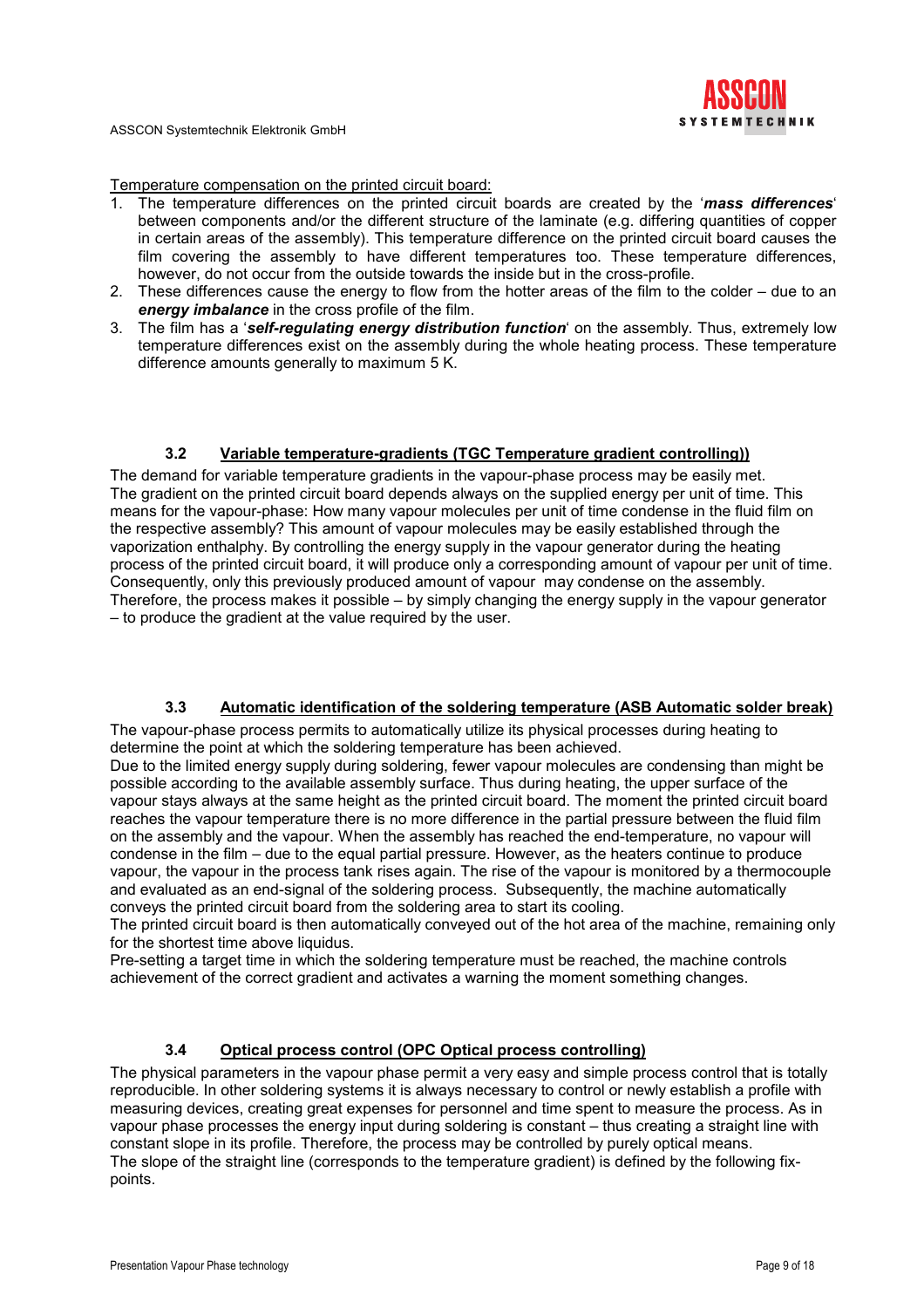

Start: Room temperature as assembly temperature and the moment the product is immersed into the vapour.

End: Liquidus-point of the paste (observable when reflowing the paste) and time elapsed since the immersion into the vapour.

If the room temperature is e.g. 20°C and the paste melts 100 secs. after being immersed into the vapour – it results in the following temperature gradient:

183 degree (Liquidus temperature) – 20 degree (Starting temperature))/100 sec-Q Temp.gradient amounts to 1.63 K/sec.

# 3.5 Process reliability

Due to the physical laws, which govern the vapour-phase soldering process, its conditions are extremely stable. The main advantages are:

- The maximum temperature of the assembly equals that of the vapour, e.g. 200 °C. No over-heating, damage to the components, delamination is possible.
- The soldering process is 100% oxygen-free and without additional protective gases. This results in optimal wetting- and self-centering behaviour and allows the use of mildest pastes. Bridging is a thing of the past.
- The energy distribution on the printed circuit board is extremely homogeneous. Even multi-layers with 50 layers or components with extreme mass ratios may be soldered stress-free. Three-dimensional printed circuit boards may be produced without any problem.
- The energy requirement is the lowest possible because of the high efficiency value of energy transmission with vapour. This results in low waste-heat in the production areas and low temperature stress upon the mechanical parts of the machine. The cost for power and maintenance is low.
- The process times are the shortest possible because of the homogeneous heating and because a constant gradient without dwell-times may be selected. This offers substantial advantages particularly with sensitive components.
- Due to the variable temperature gradients it is possible to tailor the soldering process optimally to the respective product parameters.
- The damage potential is the lowest possible because of the lowest process temperatures, oxygenelimination and the absence of any radiation during the energy transmission. The failure rate is drastically reduced particularly with temperature sensitive materials, e.g. rigid-flex printed circuit boards, etc.
- Contrary to the convection machines the process parameters do not depend upon the machine. Thus, the smallest laboratory unit produces exactly the same soldering quality as the High End Systems. Consequently, the user may develop a test sample with a laboratory machine and will be sure that this product will exhibit exactly the same quality parameters in the mass-production machines. These system dependent characteristics produce a superb product-quality as well as printed circuit boards with excellent durability.

# 3.6 Low cost of operation and high flexibility

Because of the excellent efficiency value in the transmission of energy with the condensation of vapour, these machines require only a fraction of energy compared to e.g. convection- or IR machines. The customer gets the oxygen-free soldering environment practically for free. There will be no expensive investments for nitrogen tanks, supply lines, etc. The footprint of the vapour-phase soldering machines is very small. Because the heat radiation is low indirect costs e.g. climatic conditioners, etc., may be greatly reduced. Furthermore, due to the distinctly lower overhead to produce profiles and to control the production process the expenses for personnel are lower.

The machines may be very easily programmed and are changed-over in the briefest time possible to process another product, thus demonstrating their high flexibility.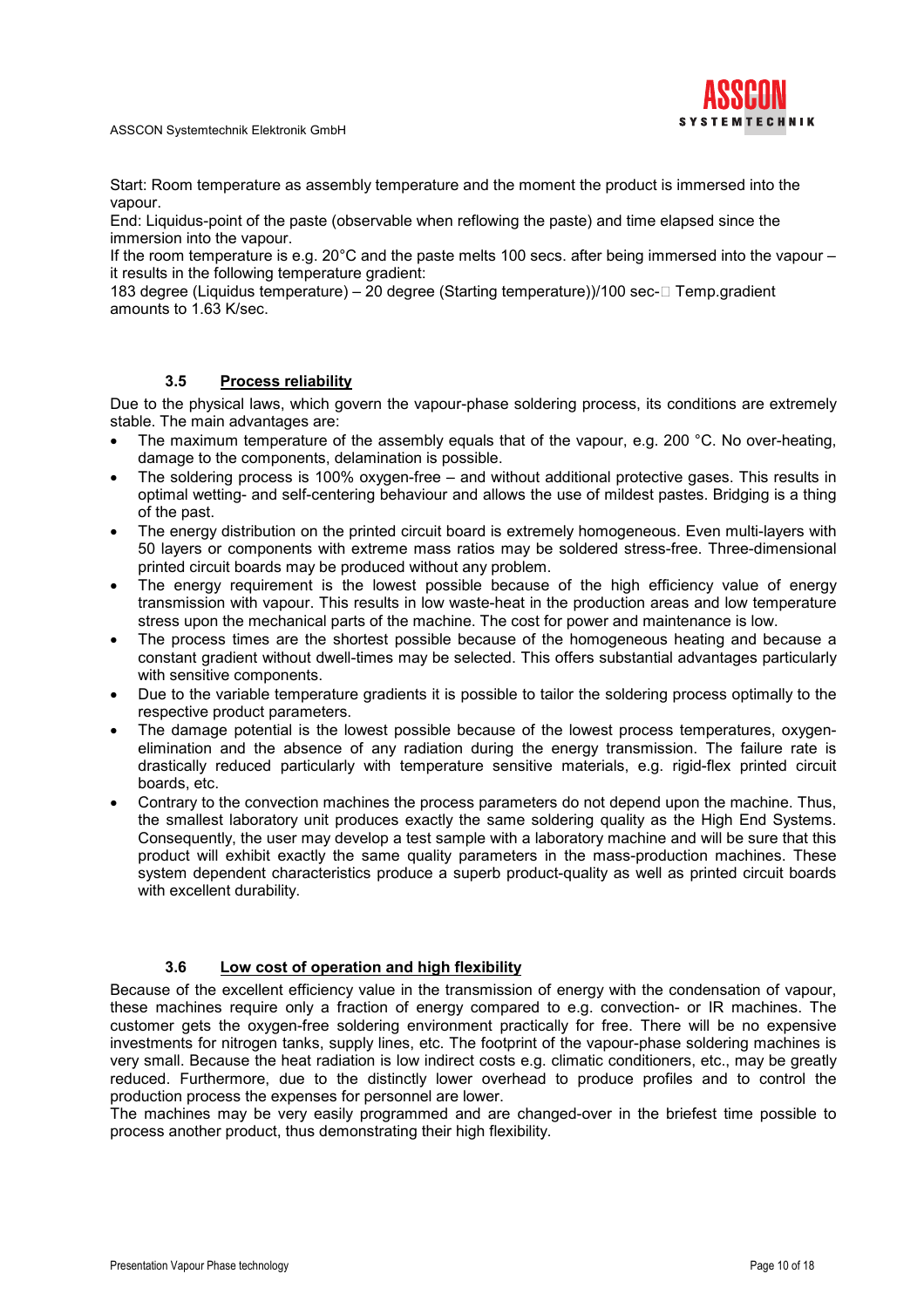

#### 4 Soldering Tips

# 4.1 Solder Defects

#### 4.1.1 Solder Balls

The causes for solder balls are manifold:

- The temperature gradient in pre-heating is too high, which causes the solvent in the paste to evaporate violently, ripping out solder balls from the print of the paste.
- The paste print rests on the solder resist. (Wrong pressure or mask too large. Good results are obtained if the print of the paste is reduced by approx. 10 to 15 %).
- The applied solder paste is too old or of bad or unsuitable quality.
- The bottom side of the stencil or the screen is not clean, thus depositing paste residues on the assembly surface.
- Due to a bad wetting of the pad or component the wetting is incomplete. Some paste remains on the assembly in the form of balls.
- The amount of paste relative to the available pad size is too high.

Generally, due to the careful heating with vapour-phase soldering the solder ball formation is greatly reduced.

# 4.1.2 Wicking-Effect

The wicking effect is the rise of the molten solder on component leads. This disrupts the soldering to the contact pad below.

The wicking effect is known mostly with infrared or convection machines with very high pre-heating speeds. Lately it is found rather frequently with backpane SMD connectors, due to an extremely large amount of energy flowing across the pin-area into the metal. Thus the pins reach soldering temperature much faster than the pad below.

1. The wicking effect is mostly caused by bad solderability of the contact pads on the assembly. 2. The component leads reach the liquidus temperature much faster than the metallization of the substrate. This causes the paste to melt and to rise along the leads. In this case the so-called 'top heat' is too high.

The formation of the wicking effect may be controlled via the machine technology by lowering the temperature gradient starting at approx. 150° C. With vapour-phase soldering the wicking effect is practically unknown, because of the negligible temperature differences on the printed circuit boards.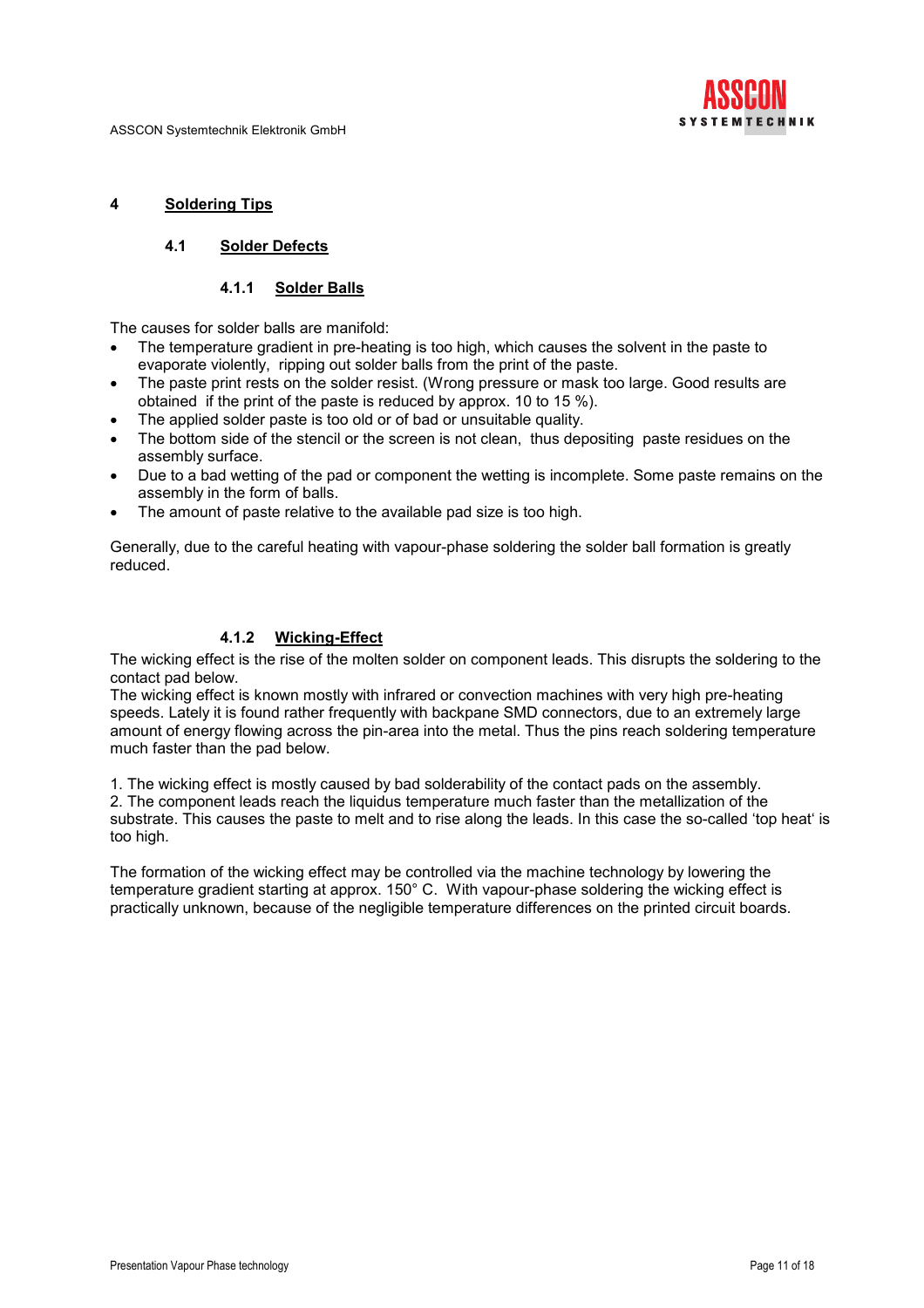

## 4.1.3 Tombstone-Effect

The tombstone effect occurs if - under certain circumstances during the reflowing process of the solder paste and its unilateral influence on the surface tension of the solder - the small bi-polar components start to lift (e.g. SMD condensators and resistors).

The most important reasons for the rising of the components are:

- 1. The layout of the printed circuit board does not, or only badly suits the component geometry.
- 2. The applied solder paste is bad or unsuitable.
- 3. The solder paste print is uneven and/or badly positioned.
- 4. The amount of solder paste is too high. (Optimum approx. 0,15 mm thickness of the mask and pressure reduction from 15 to 20 % with critical components of the size 08/05 and smaller).
- 5. The size of the stencil is not reduced. (Optimum 10 to 15% reduction).
- 6. The mounting displacement is too high.
- 7. The metallization of the components and the contact pad is insufficient.
- 8. The components have 'balled' contact pads.
- 9. The solder resist is higher than the pad surface.

It sometimes happens – should the solder paste have not or only insufficiently dried - that the solvent evaporates violently during soldering. These small 'explosions' may lift the components. However, this will not occur if the dwell-times are correctly set and suitable solder pastes are used.

But the most frequent reason for the lifting is an unsuitable pad geometry relative to its component geometry as well as too big a solder paste quantity.

- 1. The pads must not be too far apart to prevent the surface tension of the solder to pull the component to one side. This will make it impossible to produce a solder contact on its other side, due to an insuffcient contact area. The pads may, however, be positioned only to a certain degree under the components as they must still produce a good solder contact (meniscus). The further the solder-joint lies below the component, the more difficult it is to check its quality subsequently.
- 2. A further rôle when designing a pad geometry is played by the metallizations of the solder areas on the components. Contrary to the SMD resistors, the SMD condensers possess metallizations along the sides and fronts. Due to the wetting forces additionally acting at these side areas, there is a certain compensation of the unilaterally lifting force on the front side. Thus, tombstoning does not affect the condensers as much as the resistors.

Regretfully, there are at rare occasions tombstones in assemblies which meet perfectly all the above conditions. The cause may be temperature differences within the printed circuit board. These temperature differences lead to an uneven reflowing of the two pad. Even if one pad is reflow-soldered only marginally earlier, the forces of the molten solder may pull the component into the vertical. Until now it has been generally recommended to improve pre-heating. Yet, this frequent advise to better pre-heating does not eliminate the temperature differences at the liquidus temperature. However, since the introduction of the variable temperature gradients in the vapour-phase process, these temperature differences are equalized in the simplest way. Reducing the temperature gradient approx. 30 K before reaching liquidus, will reduce the energy supply to the printed circuit. The intend is not to supply energy with the vapour, than to encourage heat conduction within the substrates and thus to equalize the temperature within the printed circuit board. This makes it possible to balance any temperature differences in the printed circuit board, and its components may be reflow-soldered homogeneously. Consequently, tombstones will not appear. This is the process, which ASSCON uses in all their standard machines for the last two years, and the process has stood the test extremely well.

A further possibility to reduce the tombstone effect is to use solder pastes with a low wetting potential. An elegant approach is also to use pastes which - instead of having an exactly defined melting point feature a melting range of approx. 5 K.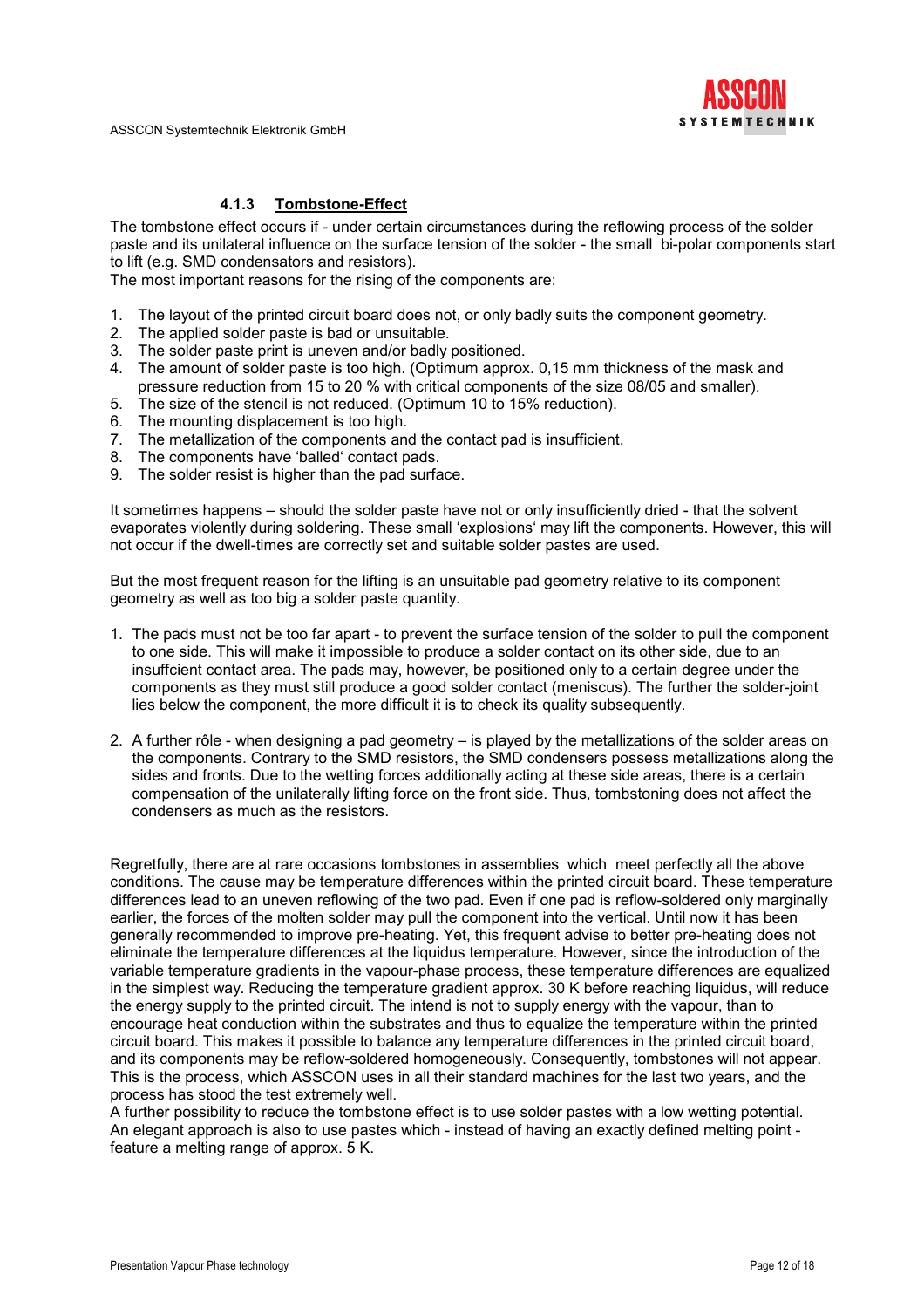

# 4.1.4 Tombstoning comparing IR/Convection with/without N2/ Vapour-phase

A phenomenon often observed with tombstones is that they become more frequent the more the quality of the soldering atmosphere improves. Analyzing this failure behaviour of the assemblies in a typical production batch, the tombstone effect is unknown with IR soldering. However, with convection soldering with good N2 atmosphere it occurs quite frequently and in the vapour-phase machine most often. As all parameters i.e. print, pastes, mounting, etc., of the respective assembly are the same there must be another reason.

The reason for this differing tombstone behaviour lies in the different degree of oxidation of the solder-joint when reaching the liquidus point of the paste. With reduced oxidation on the solder-joint, the wetting force increases in the meniscus. As the geometrical ratios in the solder-joint remain the same, a higher surface tension in the solder causes an increasing lifting moment and thus a tombstone.

This oxidation influence may be well observed in convection machines. Switching-off the nitrogen supply is a frequently used trick to eliminate tombstoning with known failure-prone assemblies. Without nitrogen the oxidition increases and consequently the surface tension – thus reducing the lifting moment. Therefore, the paste volume must always be reduced to minimize the lever-effect in the solder-joint (responsible for the lifting- moment).

# 4.2 Assemblies mounted on both sides

There is no difference in the vapour-phase processing of assemblies mounted on both sides to that of the conventional soldering processes, i.e. radiation or convection.

Heavy components with unfavorable mass-solder-surface ratios have to be glued - if they are on the bottom side of the assembly.

This glue-process may be avoided, as long as sufficient attention is paid during the layout phase and all the heavy components are placed on the top side.

Generally, in the vapour-phase significantly heavier components stay in place without additional adhesive than in a convection process. Because in vapour-phase no oxidation occurs on the solder-joint and the surface tension of the solder is highest even very big components stay in place only held by the wetting force.

If heavy components must be glued, there are SMD adhesives, which cure at the process temperatures of the vapour-phase. This results in enormous savings as it does away with an additional adhesive curing process when soldering SMD's on both sides of an assembly.

# 4.3 Solder-paste selection

The melting point of the solder paste used should lie approx. 10 K below the boiling point temperature of the process medium.

When selecting solder pastes the mildest activated pastes, i.e. no-clean-pastes may be chosen due to the ideal soldering conditions (0 ppm oxygen). To minimize solder defects, pastes with low wetting force should be favored.

During practical application there seem to be – in spite of the same alloy combinations - distinct differences in the processing of these pastes. The characteristics of the solder pastes must be tested in each case relative to a smooth processing during screen printing and e.g. to the holding properties for the respective components.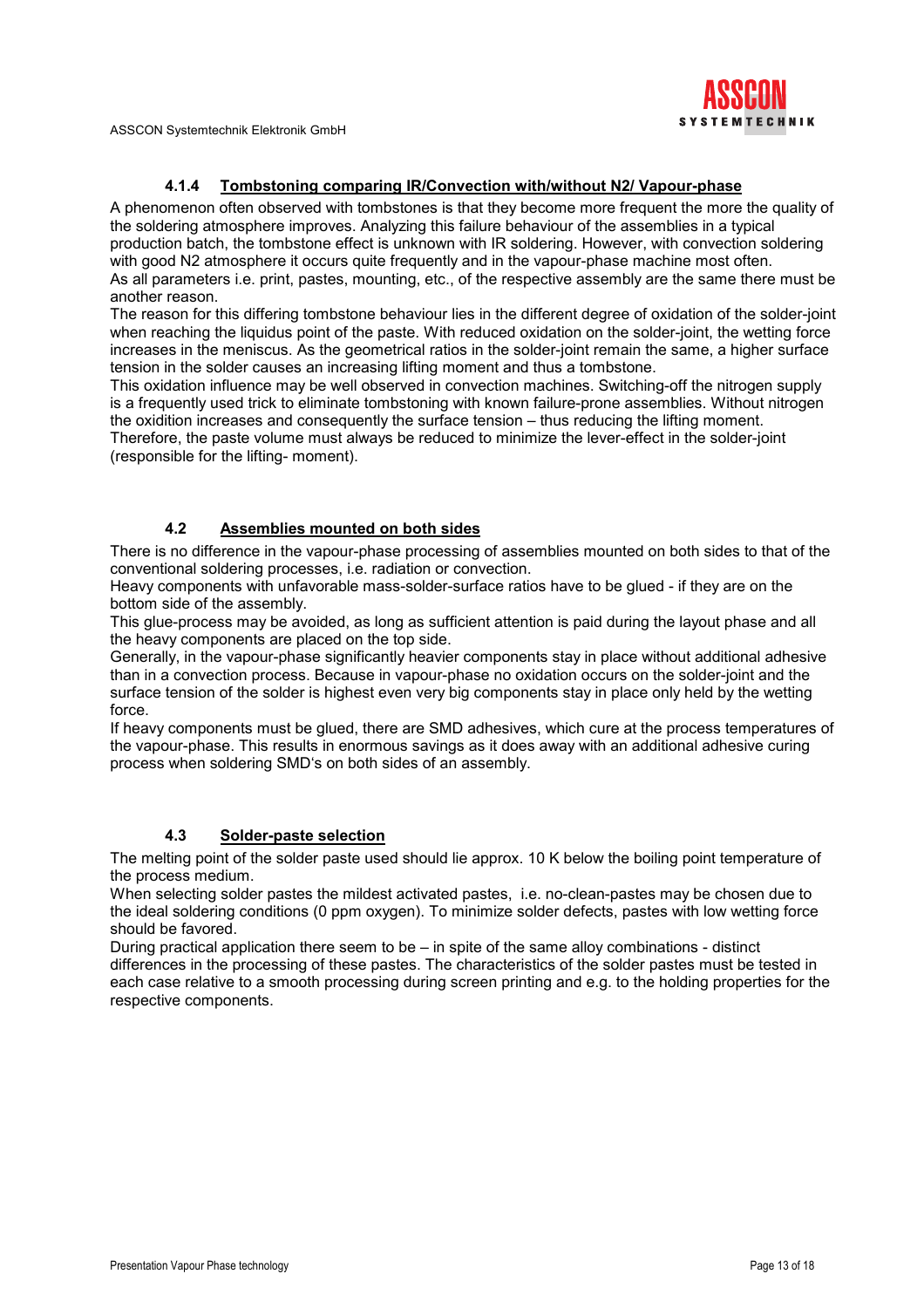

## 4.4 Cleaning and cleanliness of the printed circuit board

Using the mildest activated or no-clean pastes the cleaning of the printed circuit boards is in most cases no longer necessary.

Certain products, e.g. those according to MIL or ESA specifications, electrically tested assemblies, etc., must be cleaned.

However, printed circuit boards soldered in a vapour-phase system may easily be cleaned off their flux residues with customary cleaning processes, as the flux residues are not burnt into the assembly and their chemical structure is not altered.

In future the cleanliness of the printed circuit boards after soldering will become more important. Particularly with edge connectors, LED´s, switches, potentiometers, any flux contaminations or outgassings from the printed circuit board will become more problematic and undesired.

Especially in these cases it is the vapour-phase process, which offers enormous advantages. In difference to the convection machines - in which the whole surface of the printed circuit board is always exposed to some contamination by the circulating air, the vapour-phase processes the boards in a very clean environment. The vapour-phase is actually a distillation column and thus always extremely clean - due its physical laws. Consequently and independently of the machine's contaminated condition, no foreign particles are deposed on the printed circuit boards during the condensation of the vapour,. Outgassings of the paste or of the printed circuit boards escape immediately from the vapour-zone, due to their lower specific gravity. Any solid matter which might accrue during the soldering process, e.g. solder balls, flux residues, will be transported into the sump of the machine where they will be filtered.

As no oxygen is present during the heating process, pastes with lowest and mild fluxing contents may be used. Consequently, the contamination of the solder pads by flux residues - after the solder-joints solidified - is minimal.

# 4.5 Curing of adhesives

Curing SMD adhesives in the vapour-phase is straight forward. Due to its careful and steady energy supply as well as its totally oxygen-free environment, the adhesive agents may be cured under the same conditions as solder pastes may be reflown.

This leads to the following advantages:

- Shorter dwell-times in the hot zones for curing, resulting in positive effects relative to the longevity of the respective components.
- Curing the adhesive and soldering the subsequent assembly bottom side is one process step. There is no other in-series curing process, thus saving costs.
- Bacause the adhesives are cured without oxygen no oxides will form on the printed circuit boards which results in improved solderability.
- To cure the adhesive and to solder uses one profile only.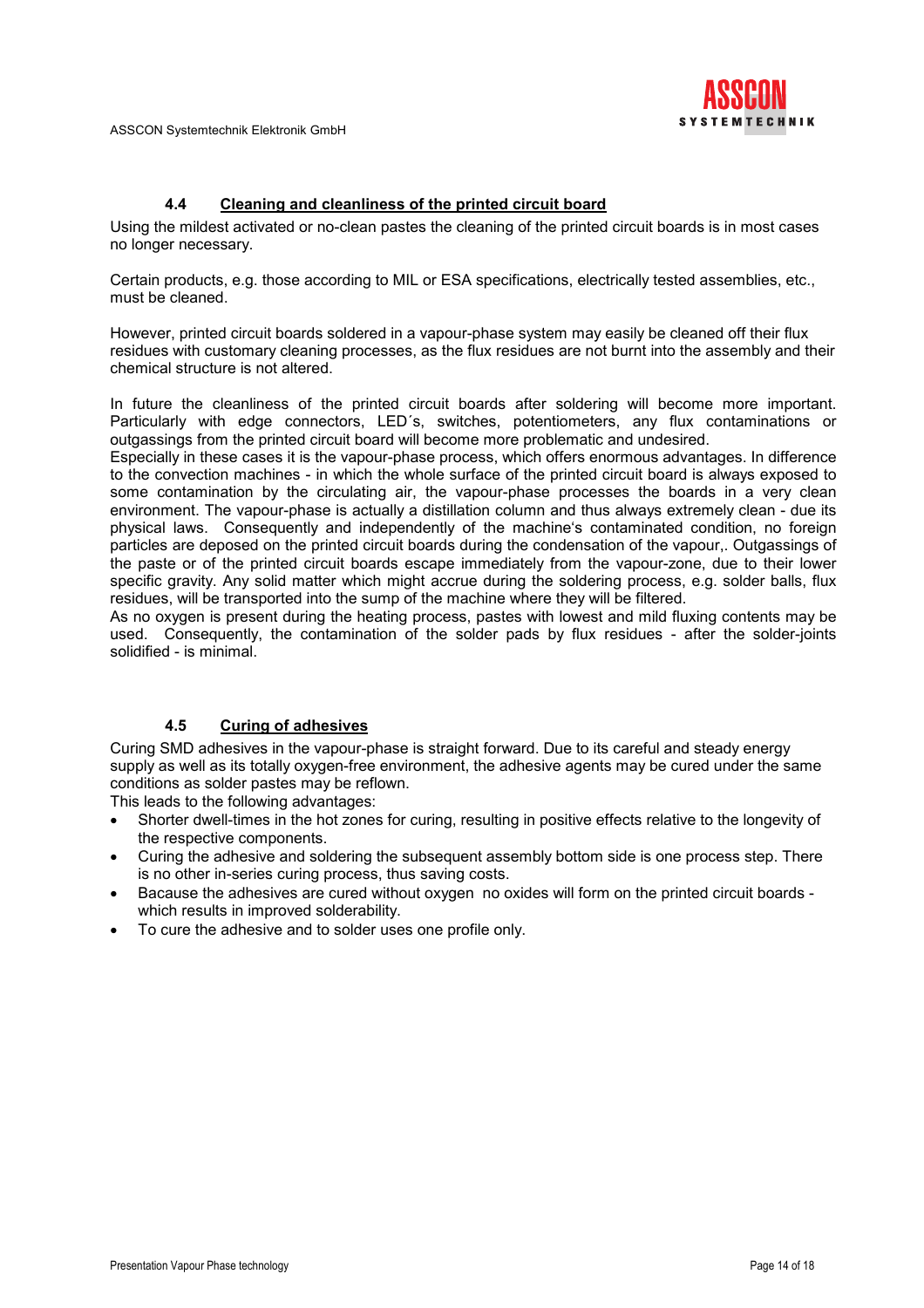

# 4.6 Lead-free soldering

With conventional soldering technologies there are substantial problems when using lead-free solder alloys in the production for lead-free SMD products. Although neither the handling nor the use of lead-free pastes is the actual problem. Any bad wetting behaviour may be counteracted by installing suitable inerted gas equipment and by using suitable fluxes. However, the components, potting compounds, printed circuit boards, plastics, etc., simply do not meet any more the required conditions for a lead-free soldering process. All boundary parameters are infringed upon, i.e. maximum temperature, time above liquidus, maximum dwell times in the oven, etc. With convection machines all the process limits have been reached. The air temperatures may not be increased further because this would exceed the maximum temperatures and the temperature differences on the printed circuit board. Neither may the machines be lengthened further as this would increase the times above liquidus and the maximum dwell times. Even an increase in the speed of the air-flow is out of question as this will displace the components. Thus, in mass production one may be forced – if one maintains the present soldering technology, to tailor any critical materials to the process. However, from today's view-point this results in enormous complications and overhead. Contrary to the costs of the pastes, which represent only a fraction of the costs of the assembly – a doubling of the costs of the components increases the actual production costs enormously. This, consequently, will create a substantial problem in earning capacity.

It is here where the vapour-phase - as the only soldering system - offers the inestimable advantage to continue using all hitherto known and processed materials. The costs of the machines are comparable and in some cases even lower than those of well known convection systems. Therefore, the vapour-phase offers enormous competitive advantages in the production of lead-free products.

Profile of paste containing lead. 200 °C end temperature Profile of paste without lead. 230 °C end temperature

# 4.7 Void-free soldering

A critical property of solder-joints - from certain sizes onwards, is to form voids, which may lead to functional problems and questions as to their durability. E.g. the solder-joints of high-capacity processors may not dissipate their waste-heat correctly any more. Often only a fraction of the capacity of high capacity thyristors may be used. Yet, the trend continues towards even higher integrated circuits with power components on the printed circuit boards. All this requires to further reduce the formation of voids. The vapour-phase process offers inestimable possibilities to reduce drastically the formation of voids. Studies have verified that assemblies, which have been processed in a vapour-phase system produce only a fraction of voids -compared to infrared or convection processed boards.

The reason for the small amount of voids is the absolutely oxygen-free vapour-phase soldering process. As soon as there is an oxide film on the molten alloy, it is like a skin which inhibits the escape of the voids out of to the solder-joint.

This void behaviour is problematic and particularly so with lead-free soldering. Due to the bad wetting of the pastes the voids are not able to escape the soldering alloy. However, when soldering in a vapourphase system the void behaviour corresponds to that of convection soldering with lead containing pastes. Generally, lead-free pastes are inclined to produce very high amounts of voids in standard convection machines.

# 4.8 Void-free soldering under vacuum cover

In spite of the extremely low amount of voids formed during the vapour-phase processing, still there are voids formed from a certain solder-joint size onwards. Particularly with power modules with solder-joints of several square centimeters, voids are very problematic. Due to the high production flows in these modules (several hundred ampères) - voids may lead to partial over-heating and thus to defects.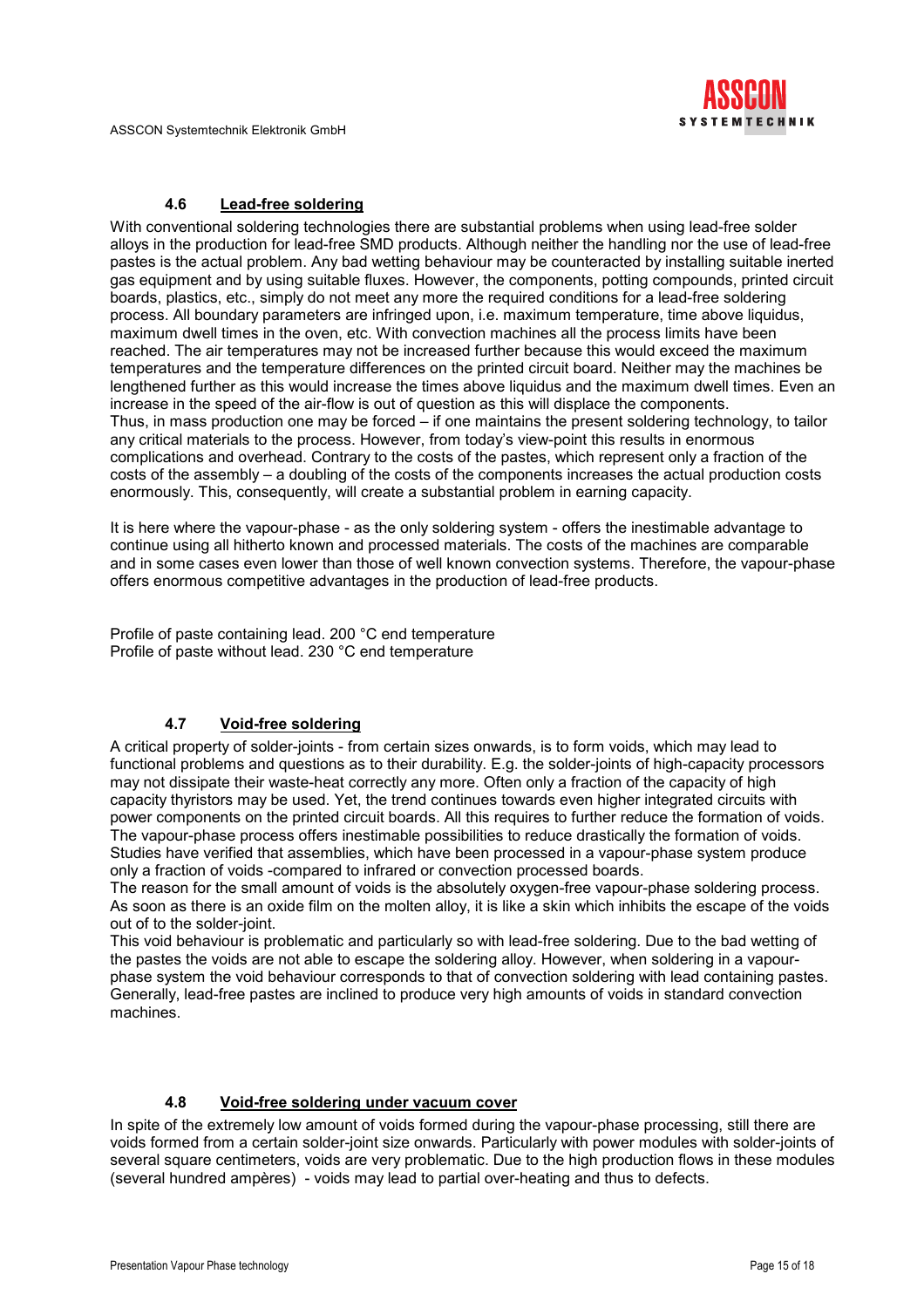

For these processes ASSCON Corp. developed a system, which uses the vapour-phase as optimal medium for the heating of even the heaviest products. This process produces a totally void-free solderjoint - by partially evacuating the solder product when it is still in liquid condition.

Such a soldering process with evacuation runs as follows:

- 1. Heating the solder product in the vapour-phase.
- 2. Conveying it from the vapour-phase in liquid condition to a partial vacuum cover.
- 3. Closing the vacuum cover.
- 4. Evacuating to approx. 50 bar.
- 5. Maintain vacuum for approx. 10 secs.
- 6. Ventilate cover with air or nitrogen.
- 7. Open cover.
- 8. Convey product to cooling zone.
- 9. End of process.

The whole process takes approx. 20 secs. longer. This system may be fully integrated in-line in its ultimate automation stage and may also be used in mass production. Even batch units may be retrofitted with such a vacuum system.

Void-free soldering of a power module under VP vacuum

## 4.9 Repairing assemblies

During soldering mistakes will happen. Particularly complex-shaped components such as multi-polar components, big BGA's, connectors, or components, which sit on printed circuit boards and require a high heating capacity, may only be de-soldered with great expense and low process reliability.

Here the vapour-phase technology offers a superb possibility. A small auxiliary system is used to desolder such complex-shaped components - safely and without any damage. After re-constituting the solder-joint the respective components may be re-soldered. The quality of the solder-joint after the repair suffers only after approx. 4 to 5 repairs on the same assembly.

In many safety relevant applications the only permitted method of repair is with the vapour-phase.

#### 4.9.1 Repairing lead-free products

Due to the changed parameters for lead-free products, repair with conventional methods (hot air, solder bar, etc.) seem hardly possible any longer. Problems such a delamination, over-heating, oxidation, etc., negate highly qualitative repair work.

Thus, the vapour-phase is the only system, which makes repair possible - even with the most complex boards and components and without any negative effects.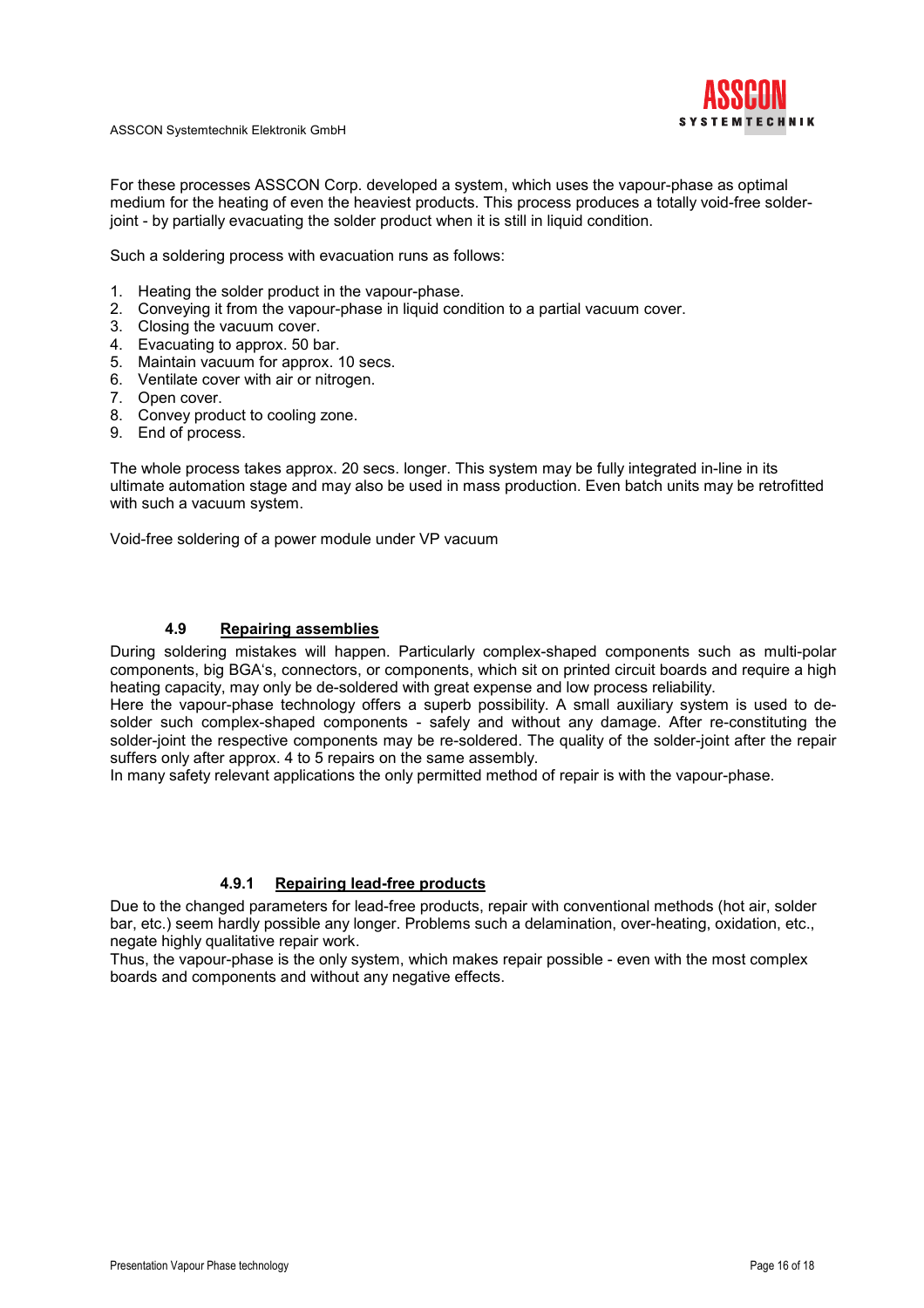

# 5 Product spectrum that can be processed

Due to the high process reliability and the homogeneous transfer of the energy via vapour-condensation into the solder product, geometrical parameters, colour, packing densities, shape of the components, etc. do not affect the heating process.

Soldering a large area on aluminum oxide

| $\pmb{\times}$ |  |  |
|----------------|--|--|
|                |  |  |
|                |  |  |
|                |  |  |
|                |  |  |
|                |  |  |
|                |  |  |
|                |  |  |

The only important parameter, which is important for the soldering process is the temperature gradient wanted by the user. In the vapour-phase any desired gradient may be produced using the appropriate amount of vapour. Because the vapour condenses everywhere homogeneously and independently of the geometrical surface, one may even process three-dimensional printed circuit boards without any problem. In the vapour-phase even sensitive plastics may be processed without complications. Due to the good energy transfer property of vapour extreme masses may be processed as well. Backpanes with 50 layers and interior layers of large heat sinks as well as shields weighing over 10 kg may be soldered in-series.